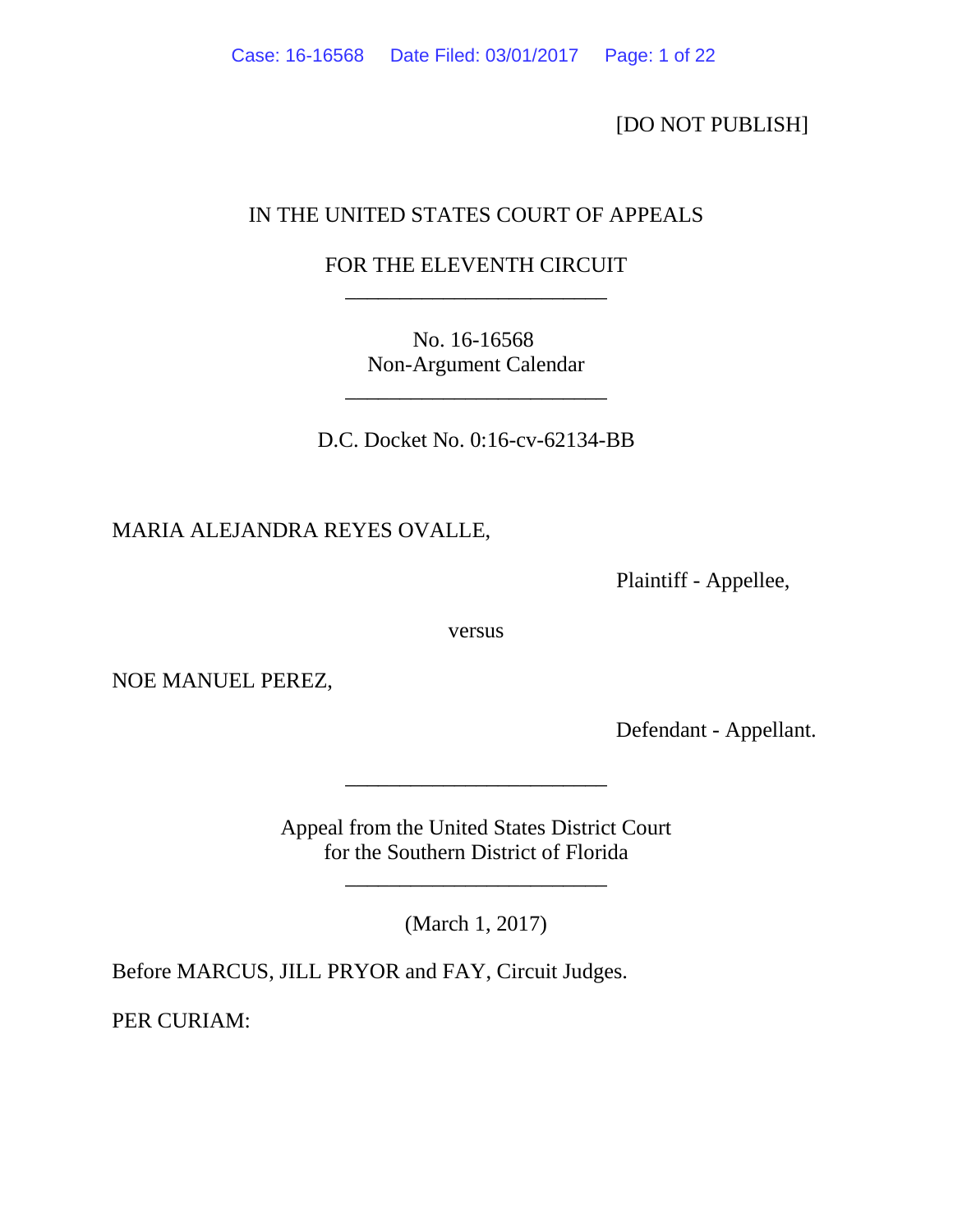Maria Alejandra Reyes Ovalle ("Reyes"), a Guatemalan citizen, has petitioned for relief under the Hague Convention on the Civil Aspects of International Child Abduction, 51 Fed. Reg. 10,494 (March 26, 1986), and its implementing legislation, the International Child Abduction Remedies Act ("ICARA"), 22 U.S.C. § 9003(b) (together, "Hague Convention"). She alleged that her child's father, Noe Manuel Perez, an American citizen, abducted the child and wrongfully retained him in Florida. After a bench trial, the district court granted Reyes's petition. Perez has appealed. After careful review, we affirm.

### **I. FACTUAL BACKGROUND**

The facts of this case are described in detail in the district court's order; we recite here only what is necessary to resolve this appeal.

Perez, a United States citizen and resident of Florida, met Reyes in Guatemala, and the two began a romantic relationship. Perez traveled to Guatemala frequently, in part to spend time with Reyes. When Perez visited Guatemala, he stayed at Reyes's parents' house. When the relationship became more serious, Reyes obtained a tourist visa, valid for ten years, which permitted her to stay in the United States for up to six months at a time.

In March 2015, Perez visited Reyes in Guatemala to attend a friend's wedding. During this visit, Reyes became pregnant with E.L. Reyes spent the bulk of her pregnancy in Guatemala. Both Reyes and Perez expressed a desire to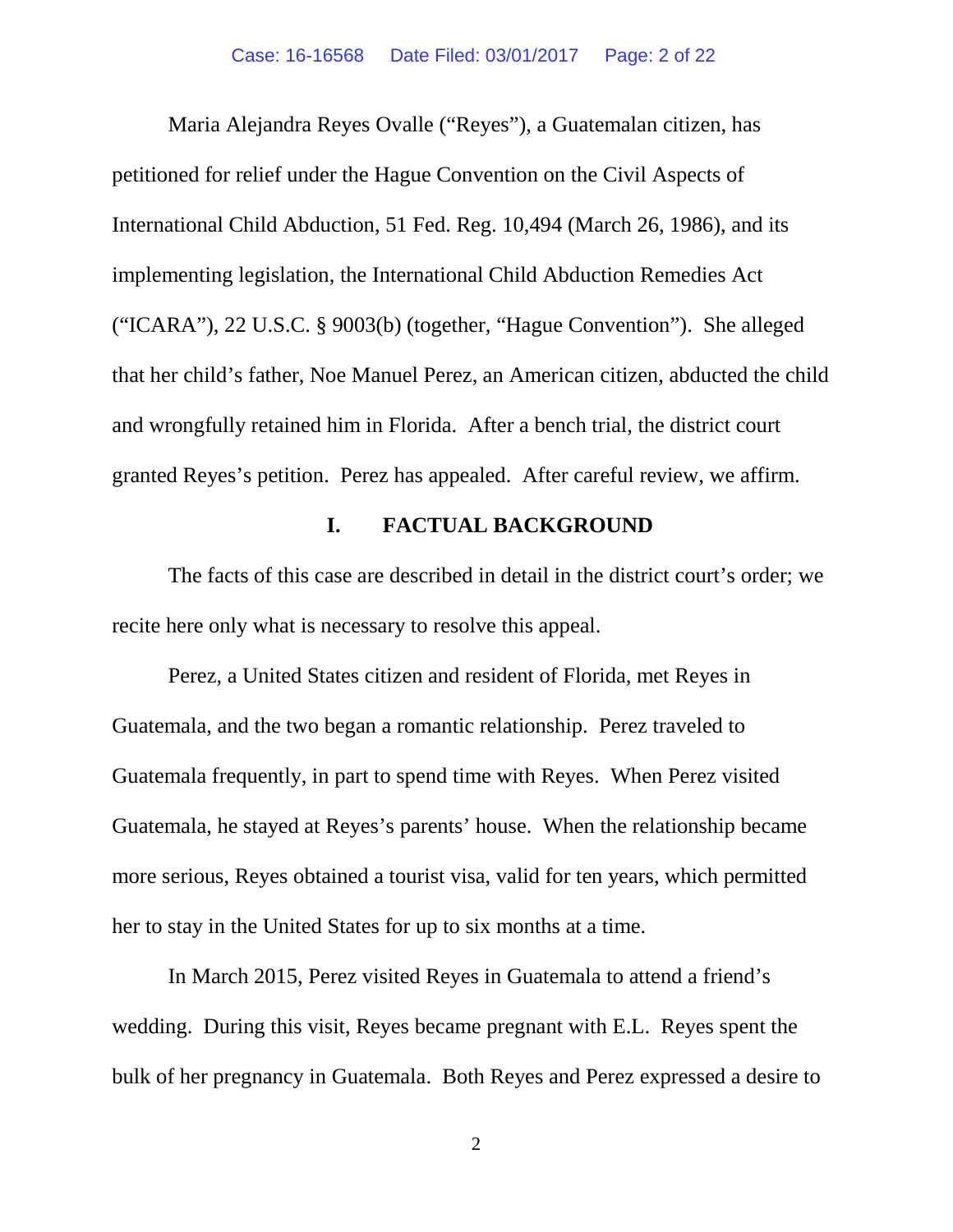#### Case: 16-16568 Date Filed: 03/01/2017 Page: 3 of 22

raise their child in a traditional two-parent household, and so, in June 2015, Reyes traveled to the United States to stay with Perez. The parties dispute the purpose of this trip: Reyes testified that she was merely testing the waters to see what life in Florida with Perez would be like; Perez testified that it was their mutual intention to raise their child together in Florida. Reyes left the overwhelming bulk of her personal belongings in Guatemala—including her seven pets. Reyes also owned an auto repair shop in Guatemala, which she did not sell, instead arranging for her mother to manage it in her absence.

Reyes testified that this trial period went poorly, as Perez paid little attention to her and did not seem to care about her pregnancy-related discomfort or other health issues. Perez did not take her to see a doctor or help her to navigate the American health care system. Reyes returned to Guatemala a little over a month after arriving in Florida. She had no intent to return to Florida, noting that her time with Perez had been unpleasant. Nevertheless, Perez persistently attempted to persuade her to return to Florida, visiting Guatemala in August 2015.

On this trip to Guatemala, Perez gave Reyes an engagement ring. Reyes testified that she rejected the ring; Perez testified that Reyes enthusiastically accepted his proposal. Nonetheless, Reyes agreed to give Florida another chance. Perez returned to Guatemala in late September 2015 to bring Reyes back to Florida. Reyes testified that Perez again presented her with an engagement ring,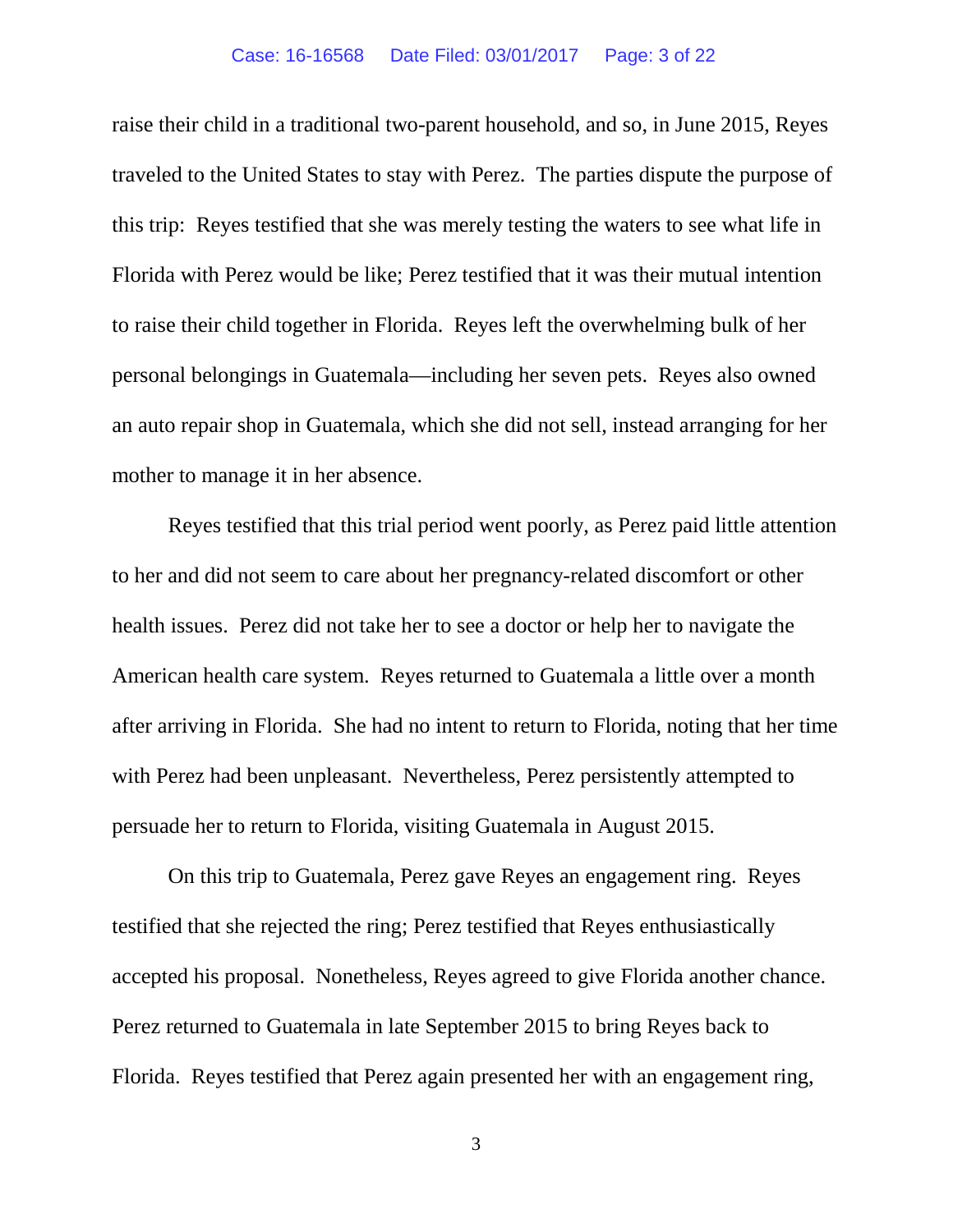which she accepted but never wore. In early October, Perez and Reyes returned to Florida. Once more, the great bulk of Reyes's possessions, including her pets, remained in Guatemala. Reyes received an offer to purchase her business, but she turned it down in part because she was uncertain that her relationship with Perez in Florida would work. Reyes also had a house under construction in Guatemala at the time, and she did not turn off utilities at the house; indeed, she continued to pay her utility bills even though she was in Florida. She again entered the United States on a tourist visa. According to Reyes, she never told Perez that she was coming to Florida permanently; rather, she told him that she was merely coming to try Florida again. Perez disagreed, testifying it was his understanding that Reyes was coming to Florida to stay and that they both intended to raise a family in Florida.

E.L. was born in Florida in December 2015. According to Reyes, the relationship between Perez and Reyes was deteriorating. Perez disputed this, testifying that their time in Florida was happy. In February 2016, when E.L. was first able to travel, Reyes, Perez, and E.L. took a trip to Guatemala. Because Perez's relationship with Reyes's parents had been strained, Reyes and Perez stayed in separate places during the trip. Reyes stayed with E.L.—and held E.L.'s passport—while Perez stayed with a friend. Reyes testified that upon their arrival in Guatemala, Perez's friend approached Reyes's mother and advised her that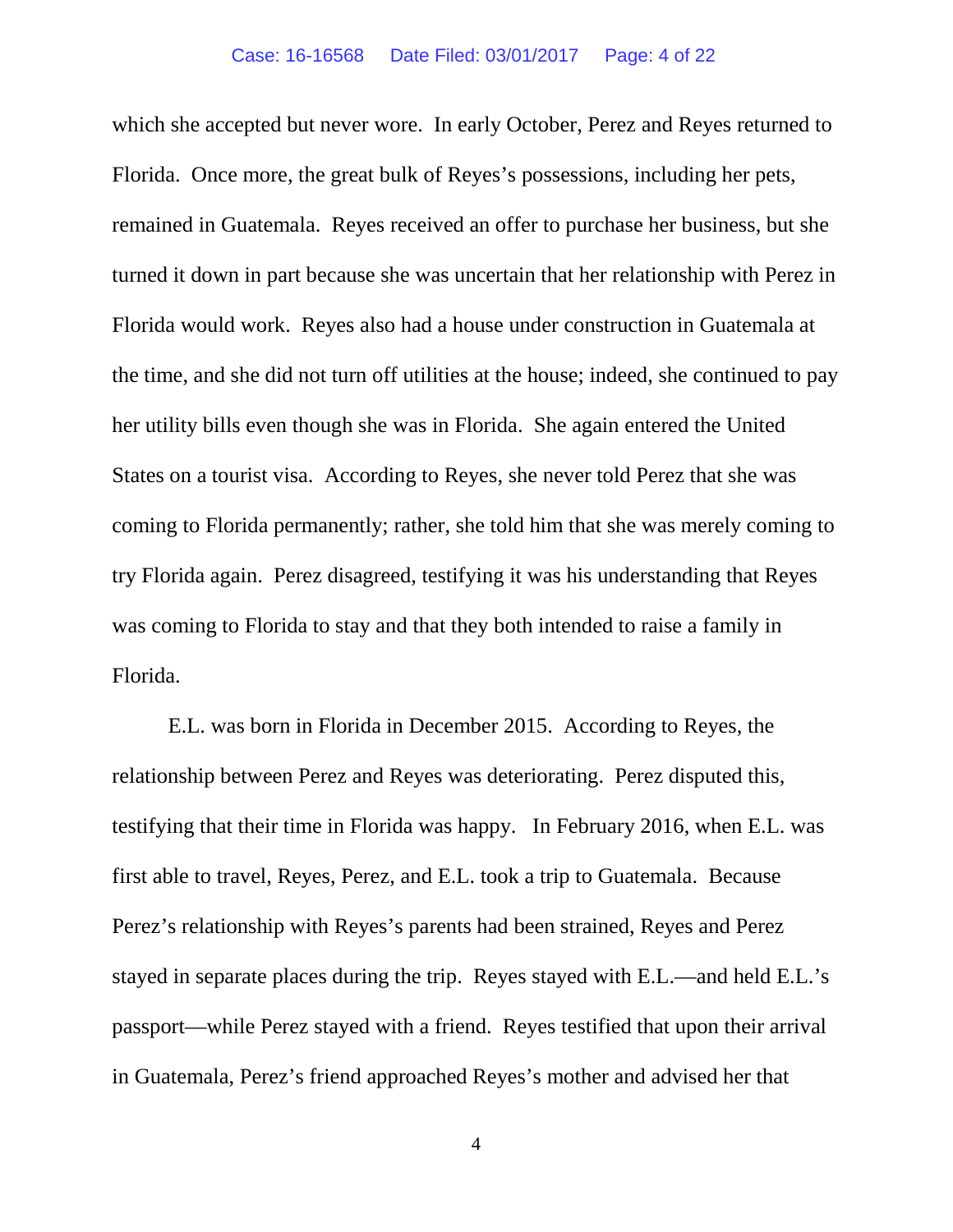Reyes should hold on to E.L.'s documents, as the friend was aware that Perez intended to take E.L. back to the United States.

While in Guatemala, Reyes met with an immigration attorney who advised her that because she had spent almost five months in the United States on a tourist visa—and because she had given birth to a child during that period—she risked being denied entry to the United States again. The attorney also advised her that because Perez and E.L. were American citizens, Perez would be able to enter the United States with E.L. Reyes subsequently applied for and obtained "Security Measures"—essentially, a restraining order against Perez—in Guatemala, claiming that she was "a victim of abuse, psychological, economic, moral and mental violence, threats, indignities and the most important he is threatening me that he will take my son [a]way because he has American nationality." Reyes did not inform Perez about the Security Measures, but did tell him that she and E.L. would not be returning to the United States.

Perez returned to Florida and obtained an "Order to Pick-Up Minor Child" from the Broward County Circuit Court. Perez did not inform Reyes about the order. After finding out about the Guatemalan Security Measures, Perez filed a response in opposition to them. Despite the parties' legal gymnastics, Perez and Reyes continued to communicate with one another. Perez periodically sent money to Reyes to support E.L., and he visited Guatemala on three separate occasions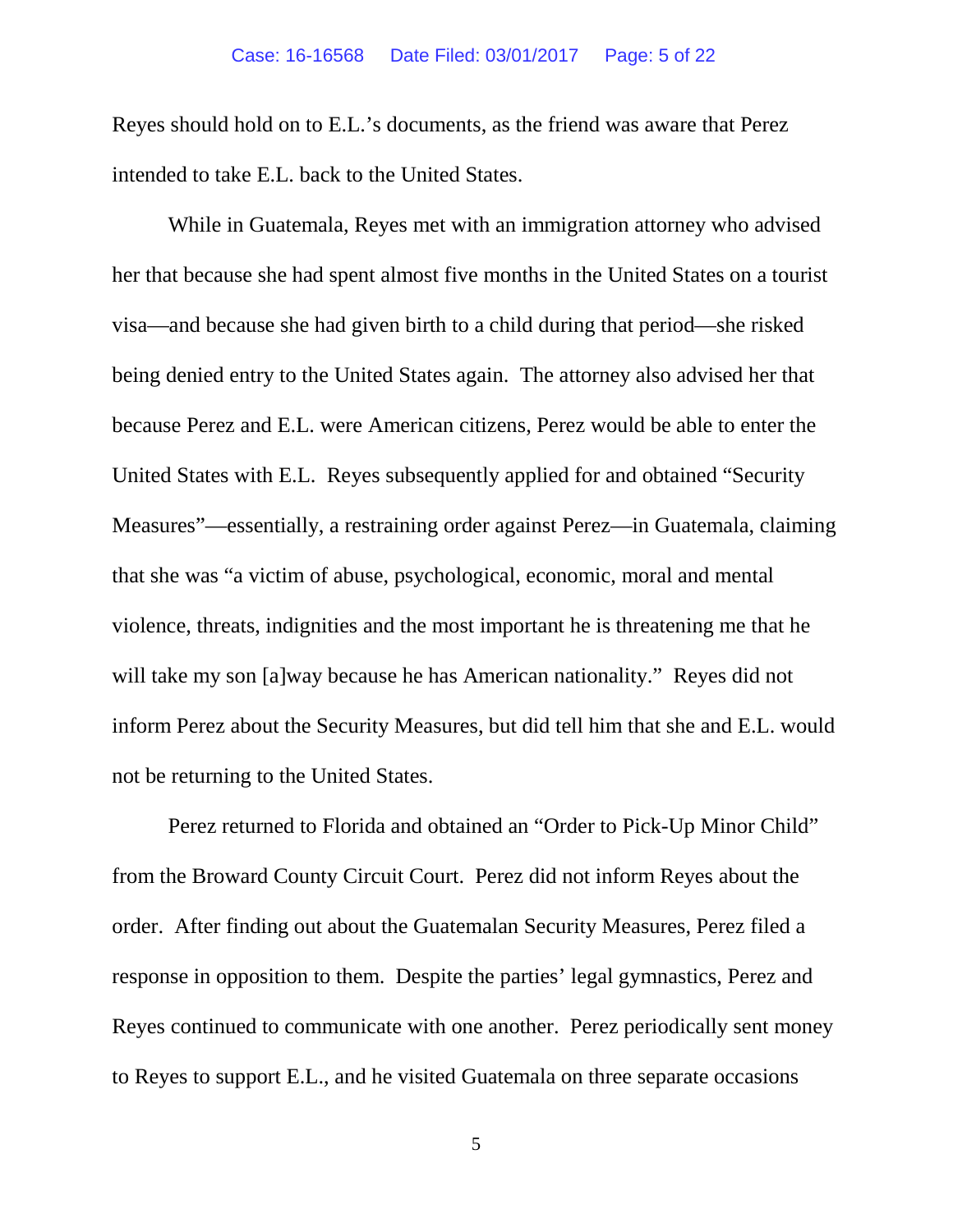between April and June 2016. In Guatemala, E.L. lived with Reyes and her parents and brother, regularly attended church with them, and regularly saw a pediatrician.

On a fourth visit to Guatemala in July 2016—for E.L.'s baptism—Perez devised a scheme to remove E.L. to the United States. Perez asked Reyes to accompany him to drop off an invitation to the baptism at a friend's house. E.L. was with Perez and Reyes when they went to drop off the invitation. Perez asked Reyes to take the invitation to the front door, and when she got out of the car, Perez drove off with E.L. He then drove back to the United States through Mexico. After arriving, Perez informed Reyes that he was in the United States with E.L., who was safe.

On September 7, 2016, Reyes filed a verified petition in federal district court requesting relief under the Hague Convention, seeking the return of the child to Guatemala. The following day, the district court issued a show cause order and set an evidentiary hearing for September 16. Two days before the hearing, Perez filed a response to the petition and show-cause order. Then, at the evidentiary hearing, Perez requested a continuance of at least one week. The district court granted a continuance to September 21. On September 21, the district court began a four day bench trial.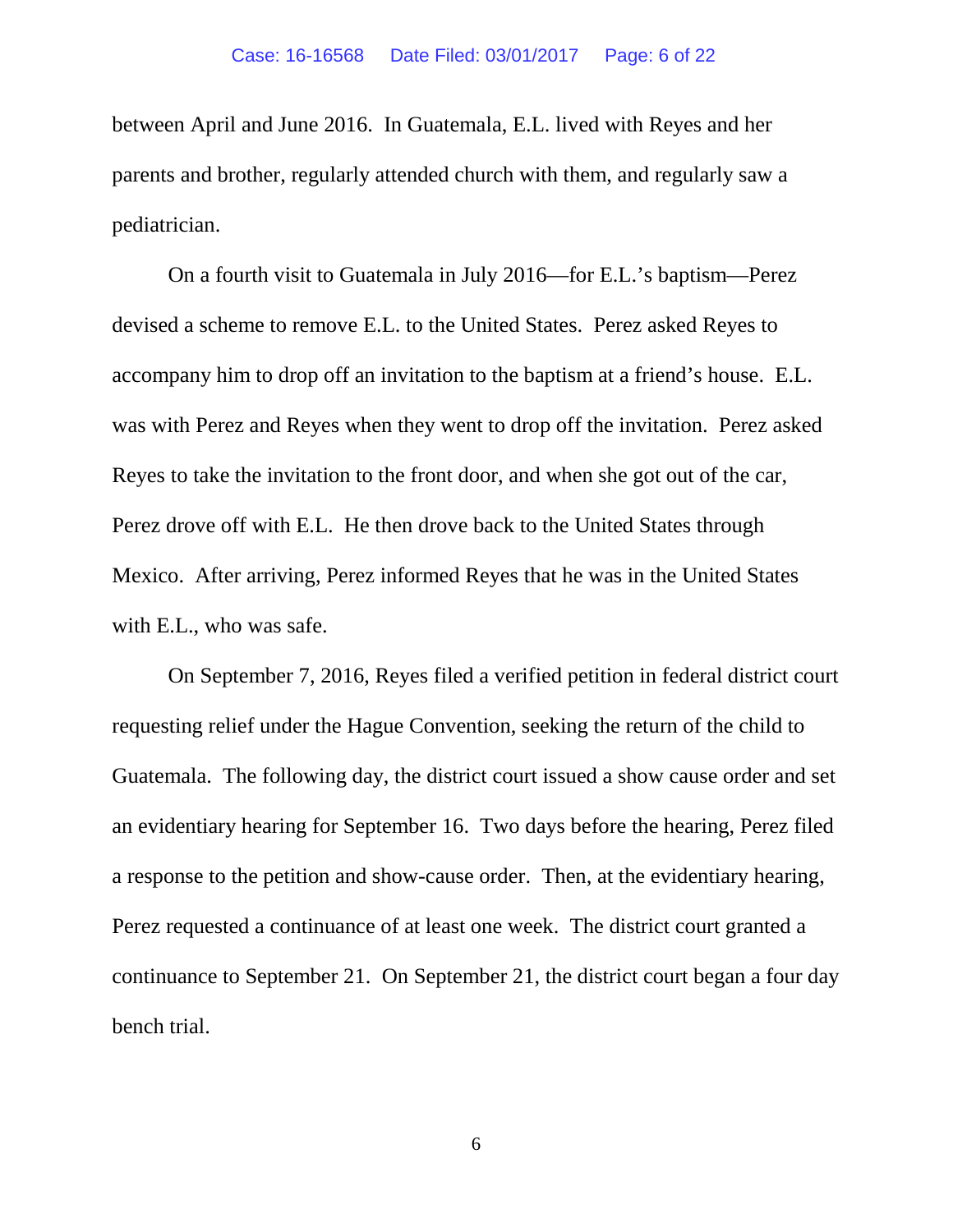After the trial, the district court entered an order granting Reyes's petition and requiring E.L.'s immediate return to his mother. This is Perez's appeal.

#### **II. STANDARD OF REVIEW**

In deciding an appeal under the Hague Convention, "[w]e review a district court's findings of fact for clear error and its legal conclusions and applications of the law to the facts *de novo*." *Gomez v. Fuenmayor*, 812 F.3d 1005, 1007 (11th Cir. 2016). "The clearly erroneous standard is highly deferential and requires that we uphold the district court's factual determinations so long as they are plausible in light of the record viewed in its entirety." *Id.* at 1007-08 (internal quotation marks omitted). Determining a child's habitual residence presents a mixed question of fact and law, so the district court's findings of historical facts are reviewed for clear error, "but with regard to the ultimate issue of habitual residence, the appellate court will review *de novo*." *Seaman v. Peterson*, 766 F.3d 1252, 1258 (11th Cir. 2014) (internal quotation marks omitted).

### **III. DISCUSSION**

The Hague Convention is designed "to protect children internationally from the harmful effects of their wrongful removal or retention and to establish procedures to ensure their prompt return to the State of their habitual residence." *Hanley v. Roy*, 485 F.3d 641, 644 (11th Cir. 2007) (internal quotation marks omitted). Under the Hague Convention, if a petitioner demonstrates that a child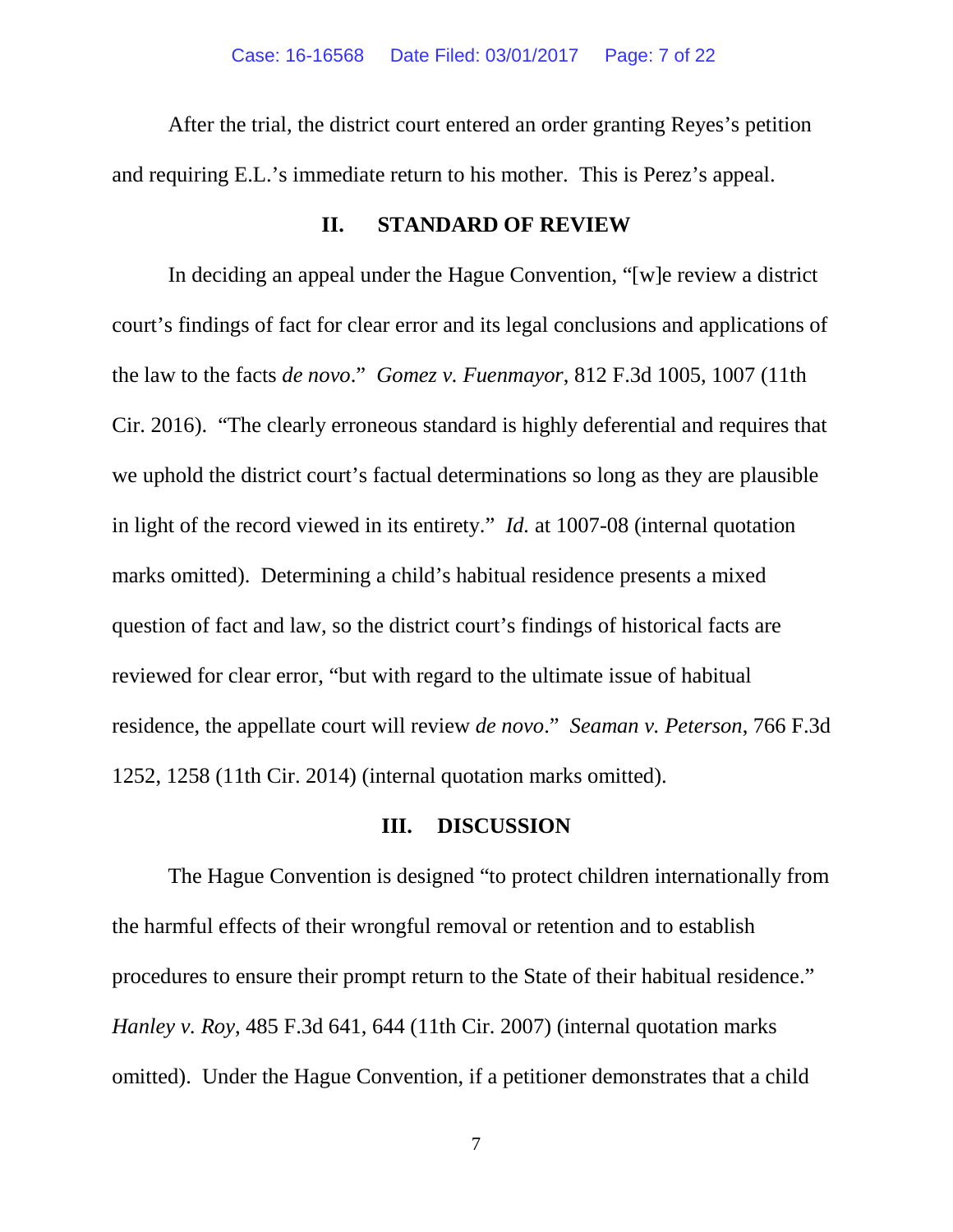was removed wrongfully from the country of his habitual residence, the district court must order the child returned.<sup>[1](#page-7-0)</sup> *See id.* Therefore, in order to prevail, Reyes had to prove that: (1) the child was "habitually resident" in Guatemala at the time Perez removed him to the United States; (2) the removal was in breach of Reyes's custody rights under Guatemalan law; and (3) Reyes was exercising those rights at the time of removal. *See Ruiz v. Tenorio*, 392 F.3d 1247, 1251 (11th Cir. 2004). Although the Hague Convention lacks a definition for "habitual residence," "[c]ourts have been instructed to interpret the expression according to the ordinary and natural meaning of the two words it contains" and decide a child's habitual residence "by reference to all the circumstances of a particular case." *Id.* at 1252 (internal quotation marks omitted). Although generally an infant's habitual residence can be discerned based on the parents' shared intent, where "the parents' relationship has broken down" through a "conflict [that] is contemporaneous with the birth of the child, no habitual residence may ever come into existence" based on the parties' shared intent. *Delvoye v. Lee*, 329 F.3d 330, 333 (3d Cir. 2003).

In its order granting Reyes's petition, the district court concluded that Reyes and Perez never shared an intent to reside in Florida or Guatemala and that the child's only habitual residence was in Guatemala with his mother. The district court further found that Perez's removal of E.L. was in breach of Reyes's custody

<span id="page-7-0"></span> $1$  This rule is subject to a number of affirmative defenses, none of which Perez argues applies here.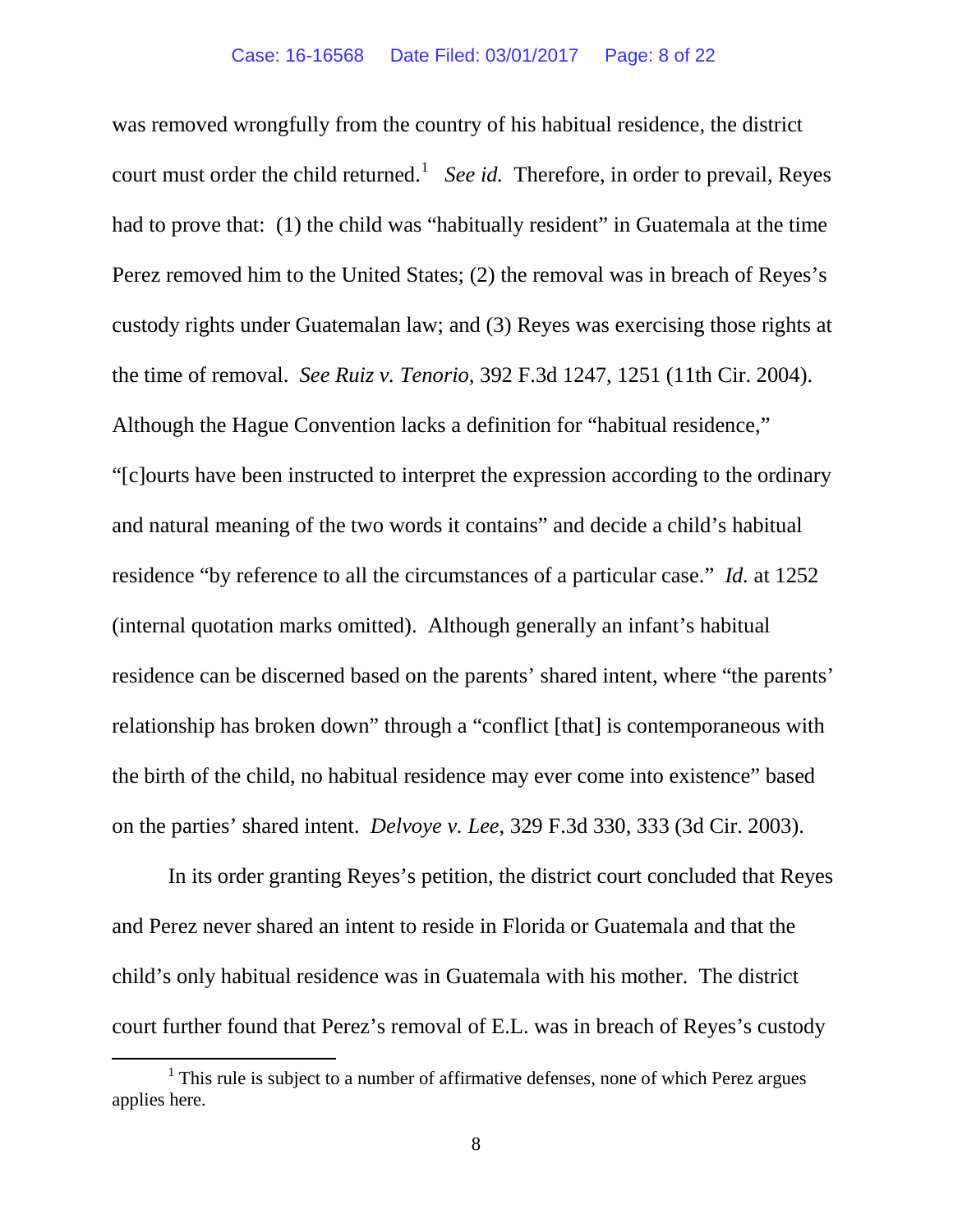rights under Guatemalan law, which rights Reyes was exercising at the time of E.L.'s wrongful removal. Thus, the district court ruled, the Hague Convention required that E.L. be returned to Reyes.

Perez challenges the first and second Hague Convention elements. As to the first element, he asserts that the district court erred in determining that the parents had never formed a shared intent to live in Florida such that the child's habitual residence was Guatemala. As to the second element, Perez contends the district court's conclusion that Reyes had custody of E.L. under Guatemalan law was erroneous because it was based on a flawed affidavit from Reyes's Guatemalan attorney. Finally, Perez argues the district court violated his right to due process by denying him a fair opportunity to be heard at a meaningful time and in a meaningful manner. We address these arguments in turn.

## **A. The district court did not err in determining that E.L.'s habitual residence was Guatemala.**

Perez mounts two challenges to the district court's conclusion that E.L.'s habitual residence was Guatemala. First, Perez asserts that the district court overlooked evidence that he and Reyes shared an intent to reside in Florida, thereby making Florida the child's habitual residence.<sup>[2](#page-8-0)</sup> Second, Perez asserts that

<span id="page-8-0"></span> $2$  Perez relatedly contends that the district court erred as a matter of law in concluding that E.L. had no habitual residence for the first two months of his life, arguing that if Guatemala was not the child's habitual residence at that time, Florida necessarily was. There is no support in the Hague Convention or our case law for the proposition that an infant must have an identifiable habitual residence from the time of birth. Indeed, as the Third Circuit has explained,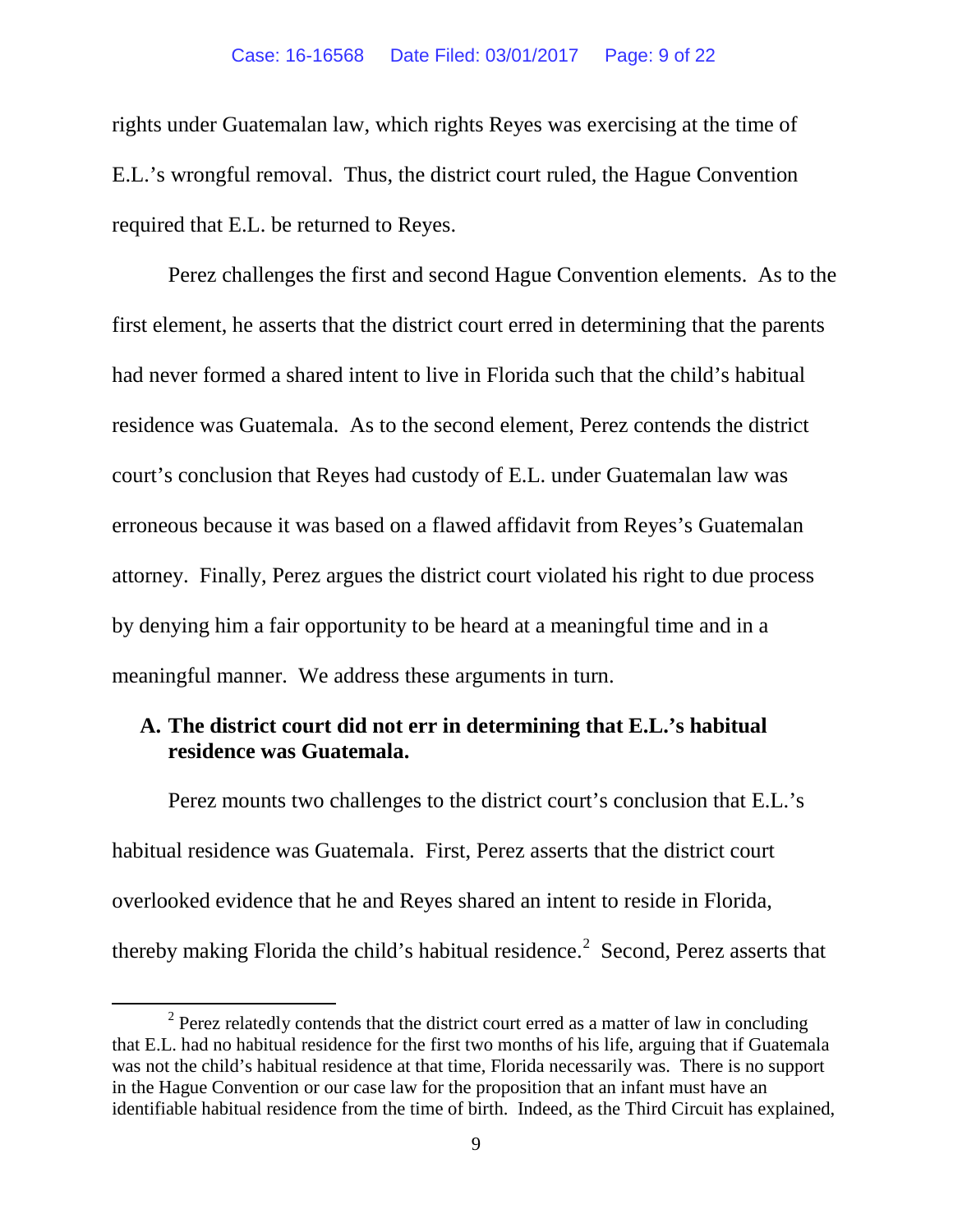he never consented to the child living in Guatemala, so Guatemala could not have been the child's habitual residence. We reject both of these arguments.

We cannot agree that the district court erred in determining that Reyes never formed an intent to reside in Florida. The parties' testimony was in conflict with regard to Reyes's intentions when she moved to Florida. The district court resolved the conflict in favor of Reyes—finding that she had no settled intent to raise E.L. in Florida—and we see no clear error in that finding. The district court found that although Perez and Reyes had discussed marriage, they never announced an engagement. Crucial to the court's finding was the fact that Reyes was in Florida on a tourist visa that only permitted her to stay in the country for six months at a time. Aside from one meeting with an immigration attorney, neither Reyes nor Perez took any steps to change Reyes's immigration status. In concert with her temporary immigration status, Reyes left virtually all of her possessions including her pets—in Guatemala, and she made no plans to sell or close her business there. The evidence showed that Reyes only remained in Florida after the birth of E.L. because her midwife advised her to wait to ensure E.L.'s health, and she had to wait for E.L.'s passport to issue. In short, ample evidence—much of it

 $\overline{a}$ 

an infant may indefinitely lack a habitual residence if the parents' relationship breaks down "contemporaneous with the birth of the child." *Delvoye*, 329 F.3d at 333.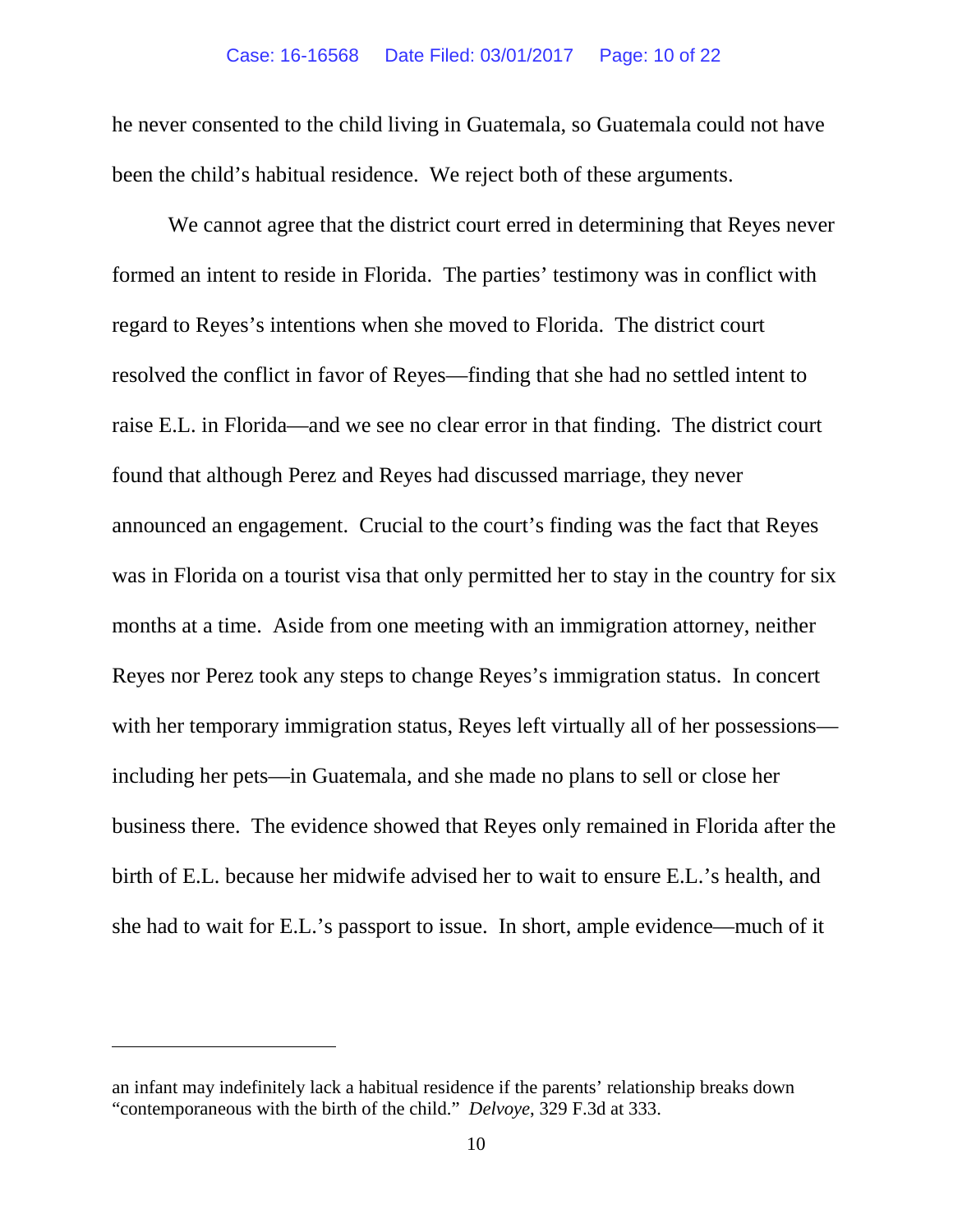undisputed—supported the district court's finding that Reyes had no intent to raise E.L. in Florida; the district court's findings were not clearly erroneous.

With respect to the district court's conclusion that Florida was not E.L.'s habitual residence, *Ruiz* is on point. There, the court found that the parents had no settled intent to reside in Mexico where the "numerous objective facts" indicated that the mother's "intent with respect to the move to Mexico was clearly conditional." *Ruiz*, 392 F.3d at 1254. The mother "retained bank accounts and credit cards in the United States; [] had her American mail forwarded to an American address and not to Mexico; and [] moved her nursing license to Florida shortly after [] mov[ing] to Mexico." *Id*. Reyes's behavior here creates an equally strong—if not stronger—inference that there was no settled intent to raise E.L. in Florida. Like the mother in *Ruiz*, Reyes's actions demonstrate that she moved to Florida for "a trial period," and nothing more. *Id*; *see also Chafin v. Chafin*, 742 F.3d 934, 939 (11th Cir. 2013) (affirming the district court's conclusion that the United States was not the child's habitual residence where the mother "came to the United States in February, 2010 on a ninety-day visitor visa that is only issued with proof of a return ticket" and "maintained her residence in Scotland and did not cancel [the child's] planned enrollment in Scottish school when she came to Alabama").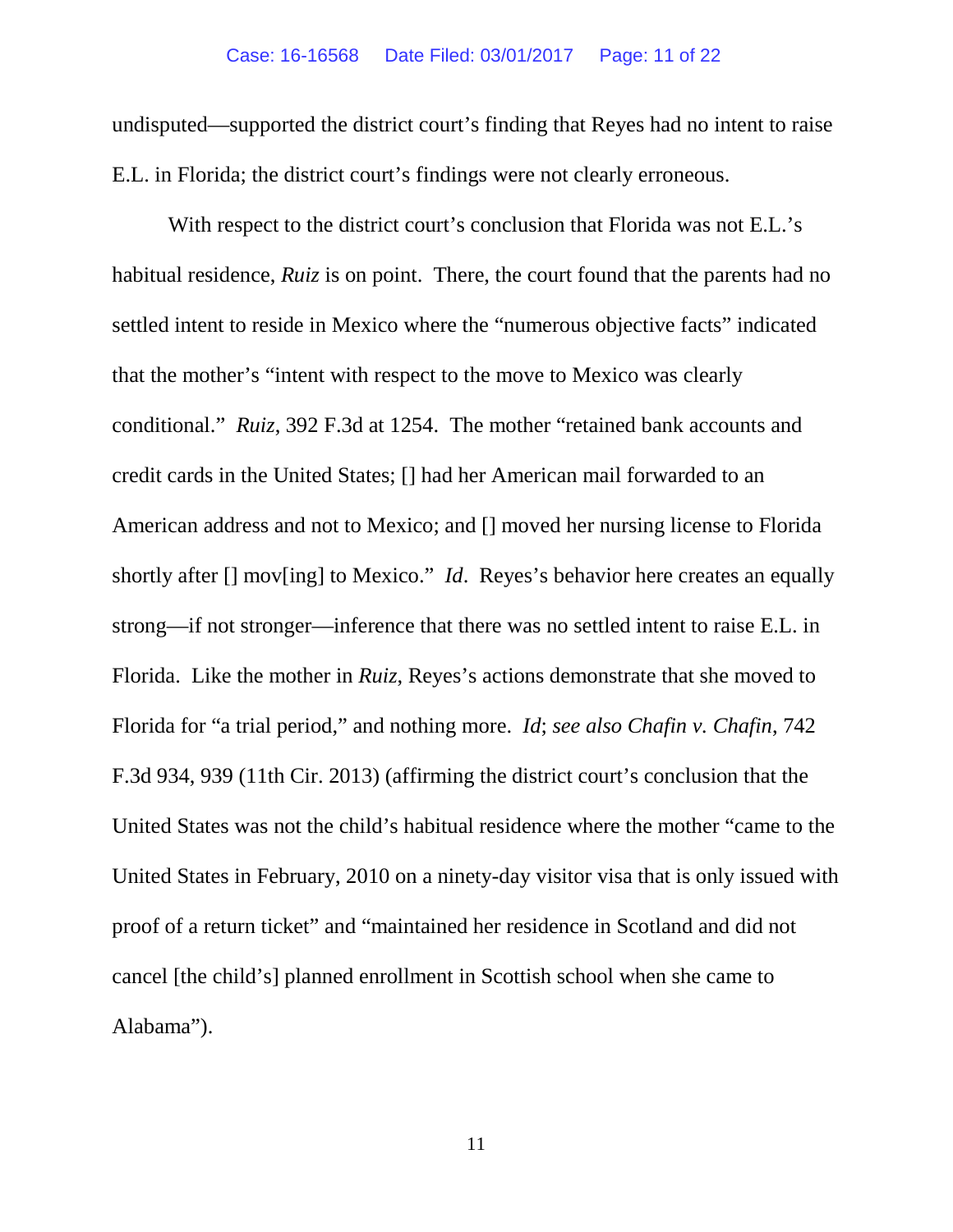Moreover, this case contrasts starkly with situations where we have found a settled intent to reside in a particular location. For example, in *Seaman*, we affirmed the district court's finding that the parties had a settled intent to raise their child in Mexico where they "sold their possessions in Georgia and took up their own dwelling in Mexico," "enrolled the children in Mexican schools when they reached the appropriate age," "were absent from the United States from a residential standpoint for more than four years, returning to the United States only a few times for visits of limited duration," and "established legal, temporary residence in Mexico." *Seaman*, 766 F.3d at 1258. Despite the duration of the parties' residency in Mexico and the fact that they sold their possessions in Georgia, we nevertheless noted that *Seaman* was a "close and difficult case." *Id*. at 1261. Here, by contrast, Reyes stayed only briefly in the United States after the E.L.'s birth, and her possessions and business remained in Guatemala. To the extent *Seaman* was a close call, in this case it is clear: the parties had no settled intent to raise E.L. in Florida.[3](#page-11-0)

The cases Perez cites do nothing to alter this conclusion. Perez first cites to a passage from *Mozes v. Mozes*, 239 F.3d 1067, 1077 (9th Cir. 2001), noting that courts are "generally unwilling to let one parent's alleged reservations about the

<span id="page-11-0"></span><sup>&</sup>lt;sup>3</sup> On appeal, Perez argues only that the parties' shared intent established E.L.'s habitual residence in Florida. He does not argue that E.L.'s acclimatization or contacts in Florida during his brief time there established Florida as E.L.'s habitual residence.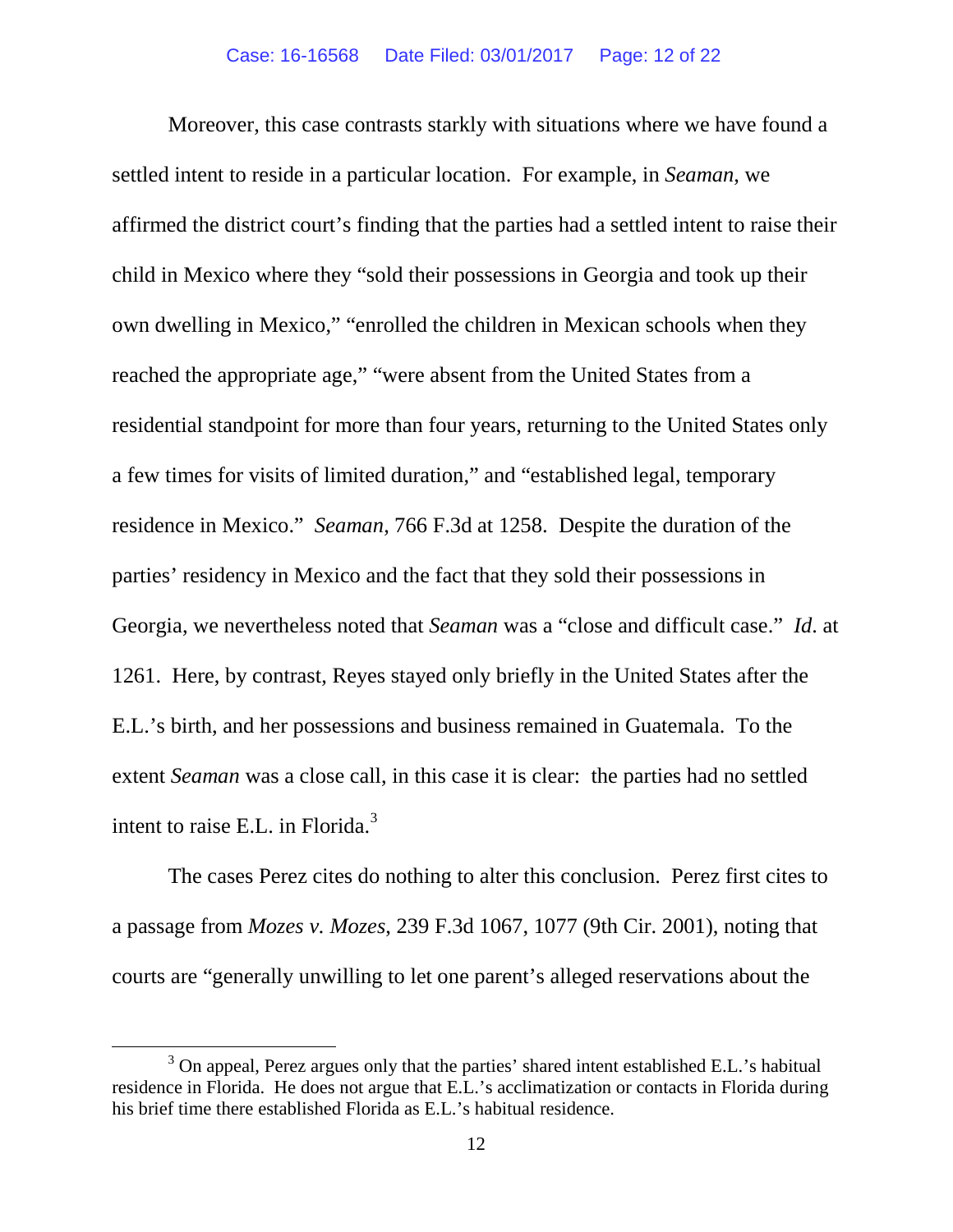move stand in the way of finding a shared and settled purpose." But *Mozes* explicitly qualified this language, limiting it to circumstances where "a family has jointly taken all the steps associated with abandoning habitual residence in one country to take it up in another." *Id.* Here, the district court's finding that Reyes did not take "all the steps associated with abandoning" her residence in Guatemala was well supported by evidence. Equally unhelpful to Perez is *Feder v. Evans-Feder*, 63 F.3d 217 (3d Cir. 1995), in which the court held that Australia was the child's habitual residence where the parents "purchased and renovated a house, pursued interests and employment, and arranged for [the child's] immediate and long-term schooling" in Australia, notwithstanding the mother's reservations. *Id.* at 224. Reyes took no similar steps in Florida.

The district court also properly found—and Reyes does not contest—that the parties had no settled intent to raise E.L. in Guatemala. Therefore, the question is whether the district court properly found that E.L. became habitually resident in Guatemala before Perez removed E.L. to Florida. We conclude that it did. We are persuaded by the district court's reliance on *Kijowska v. Haines*, 463 F.3d 583 (7th Cir. 2006), which featured a similar fact pattern. There, shortly after the child's birth in the United States, the mother removed the child to Poland. *Id.* at 586. The father then obtained an ex parte custody order from an Illinois state court. *Id.* When the mother returned to the United States attempting to reconcile with the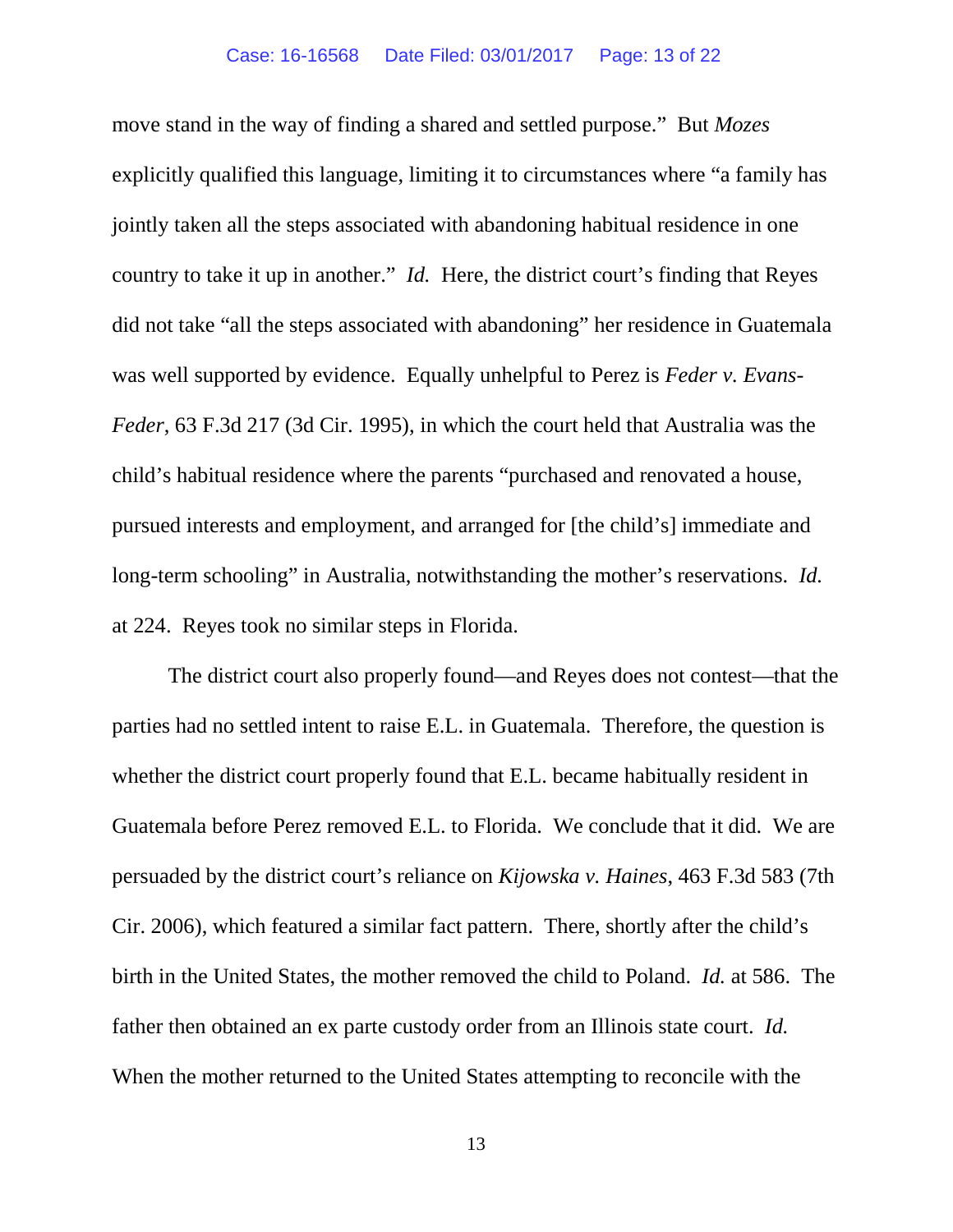father, the father falsely informed an immigration officer that the mother intended to overstay her visa. *Id.* The officer let the father take the child, forcing the mother to return to Poland. *Id.* In determining the child's habitual residence, the Seventh Circuit explained that the father had circumvented available legal remedies by wrongfully abducting the child:

Suppose that [the child's] habitual residence when her mother took her to Poland in December 2004 was the United States and that [the mother's] removal of her was wrongful. [The father's] remedy would have been to file a petition under the Hague Convention and its implementing federal statute. He did not do that. He merely sought a custody order from an Illinois state court and then used that order to help obtain the self-help remedy of taking the child from the airport. To give a legal advantage to an abductor who has a perfectly good legal remedy in lieu of abduction yet failed to pursue it would be contrary to the Hague Convention's goal of discouraging abductions by denying to the abductor any legal advantage from the abduction. By failing to pursue his legal remedy, [the father] enabled [the child] to obtain a habitual residence in the country to which her mother took her, even if the initial taking was wrongful.

*Id.* at 588–89.

So too here. Perez voluntarily left Guatemala after he was informed that neither Reyes nor E.L. would return to the United States. Instead of following the procedures outlined by the Hague Convention, Perez initiated a custody proceeding in the United States, received a favorable outcome, and engaged in self-help by returning to Guatemala and abducting E.L.<sup>[4](#page-13-0)</sup> As in *Kijowska*, Perez's failure to

<span id="page-13-0"></span> $4$  Even had E.L. been in Florida, the Pick Up Order that Perez received from a Florida state court permitted law enforcement—not Perez himself—to bring E.L. to Perez.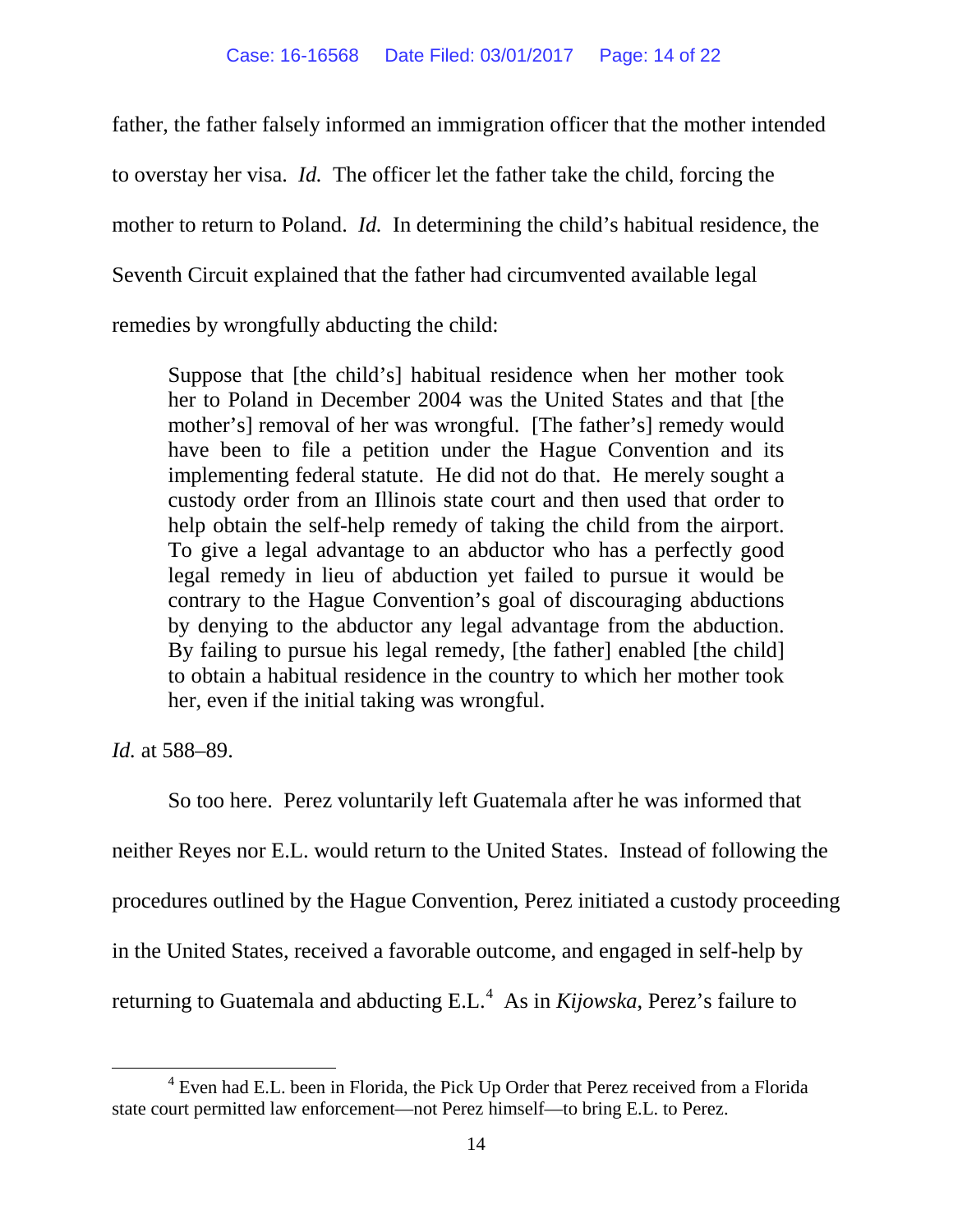"pursue his legal remedy" under the Hague Convention weighs in favor of finding that E.L's habitual residence was in Guatemala.

The district court also properly considered E.L.'s settlement in Guatemala in determining that it was E.L.'s habitual residence. "Where a child is born while his . . . mother is temporarily present in a country other than that of her habitual residence it does seem, however, that the child will normally have no habitual residence until living in a country on a footing of some stability." *Delvoye*, 329 F.3d at 334 (alteration in original) (internal quotation marks omitted). "[T]he Convention is concerned with the situation where the child is taken out of the family and social environment in which its life has developed." *Holder v. Holder*, 392 F.3d 1009, 1019 (9th Cir. 2004) (internal quotation marks omitted).<sup>[5](#page-14-0)</sup> Here, the district court properly relied on a number of factors in determining that E.L. was living in Guatemala with some stability, including the facts that E.L. was: living in a house with his mother, grandparents, and uncle, with whom he was bonding; regularly seen by a pediatrician in Guatemala; to be baptized in Guatemala; and

 $\overline{a}$ 

<span id="page-14-0"></span><sup>5</sup> *Holder* concerned children who had a previous habitual residence. 392 F.3d at 1014-15. The question was whether children became sufficiently acclimatized in a new country such that the new country displaced the original country as the children's habitual residence. *Id.* In such circumstances, we have held that "courts should be slow to infer from [contacts in the new location] that an earlier habitual residence has been abandoned." *Ruiz*, 392 F.3d at 1253-54 (internal quotation marks omitted). In this case, because we conclude that Florida was never E.L.'s habitual residence, the scales are not tipped in favor of Perez, as they would be had we determined otherwise.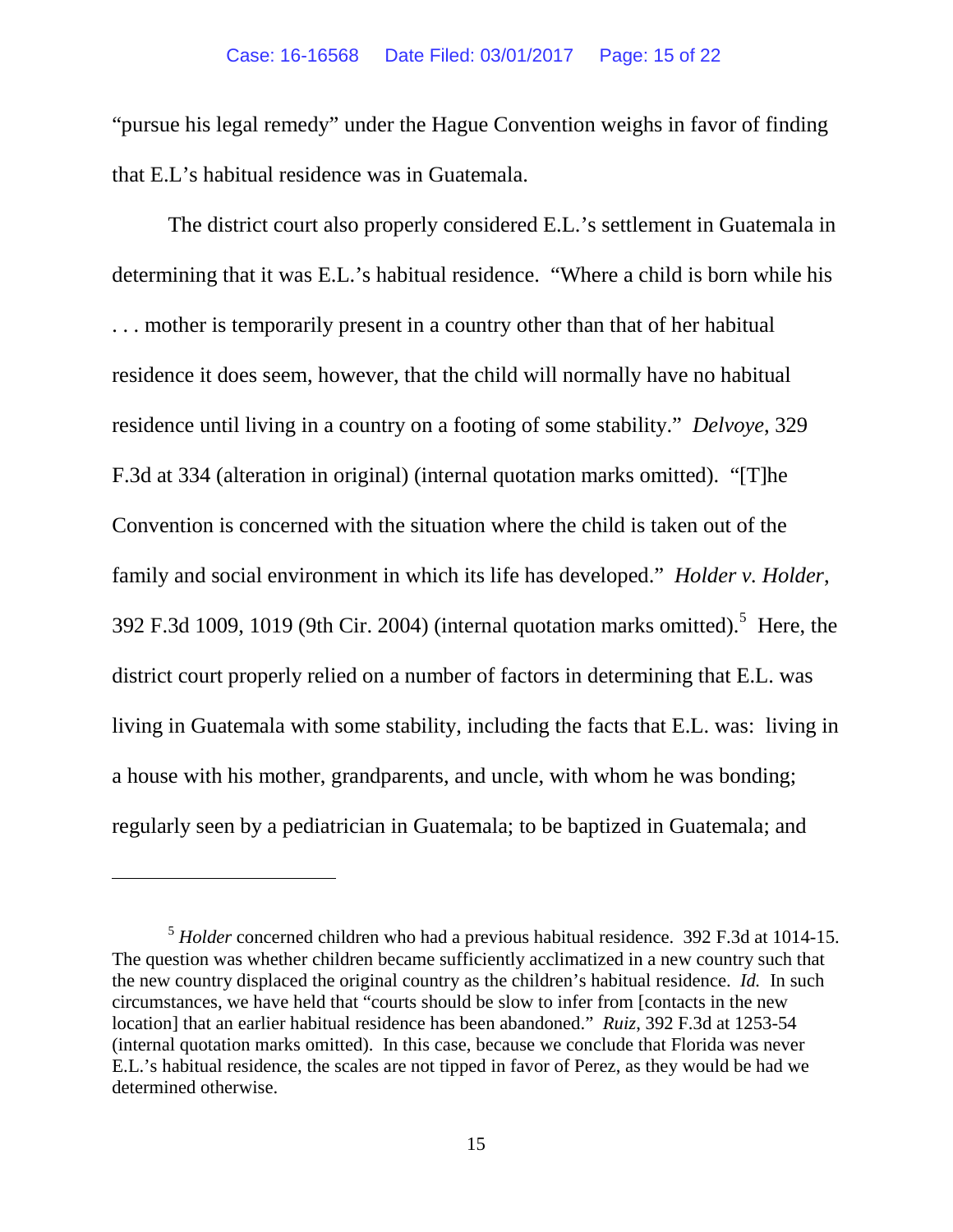regularly attending church with Reyes and her family. Moreover, Perez repeatedly sent money to Guatemala to support E.L. and visited the child in Guatemala multiple times prior to the abduction.<sup>[6](#page-15-0)</sup> Were any greater quantum of contacts with a particular location required to establish an initial habitual residence, parents could freely engage in a continuous game of abduction ping pong, given the many months or even years in which they could freely abduct the child before any particular location became the child's habitual residence. This is contrary to the purposes of the Hague Convention. We therefore conclude, as did the district court, that at the time E.L. was abducted, his habitual residence was in Guatemala.

### **B. The district court did not err in determining that Reyes had custodial rights over E.L. under Guatemalan law.**

Perez next argues that the district court erred in determining that Reyes had custody rights under Guatemalan law. He quibbles with the district court's failure to view "more skeptically" the affidavit of Reyes's counsel, which described Guatemalan custody law and Reyes's rights thereunder. Perez Brief at 26. According to Perez, "the [district] court accepted this [affidavit] even though [Reyes] testified that the *same lawyer* told her to lie in the Guatemalan court proceedings." *Id.* We are unpersuaded that the district court so erred. Critically,

<span id="page-15-0"></span><sup>&</sup>lt;sup>6</sup> Perez argues that the district court improperly found that he consented to Guatemala being E.L.'s habitual residence. But the district court never made such a finding; instead the court cited to Perez's behavior as one piece of evidence among many indicating that Guatemala had become E.L.'s habitual residence.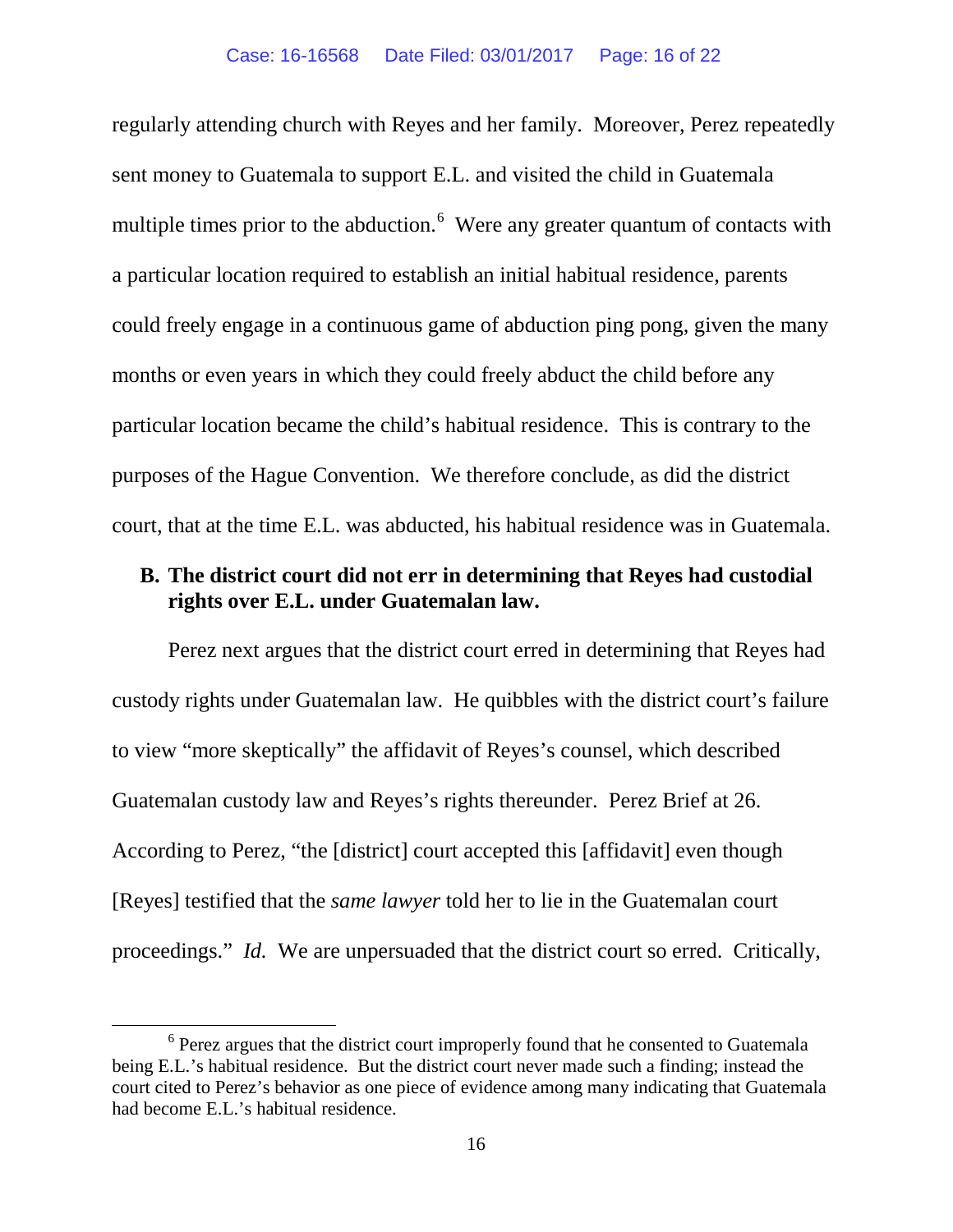in its order granting Reyes's petition, the district court nowhere relied on the affidavit regarding Guatemalan law that Reyes's counsel supplied.

Instead, the district court relied on the Hague Convention, Guatemala's Civil Law Code, and a series of federal cases construing the Hague Convention's parental rights provisions. Perez argues that the district court's construction of these sources was erroneous. Specifically, he asserts that the district court improperly rejected the assessment of Guatemalan law provided by a Guatemalan attorney on Perez's behalf. We disagree.

As the district court explained, Article 252 of the Civil Law Code of Guatemala grants parental power over minor children jointly to a married mother and father, and in any other case to the parent in whose power the child is. Because Reyes and Perez were not married, the question becomes: in whose power was E.L. at the time he was removed to the United States? Article 261 of the Civil Law Code notes that children shall be in the power of the mother where the mother is unwed, unless both parents agree that the father should have custody. Consequently, the district court properly determined that under Guatemalan law Reyes had custodial rights over E.L. sufficient to render Perez's removal of E.L. unlawful.

The attorney's affidavit Perez submitted did not quarrel with the conclusion that if the Civil Law Code applied, Reyes had custodial rights over E.L. Instead,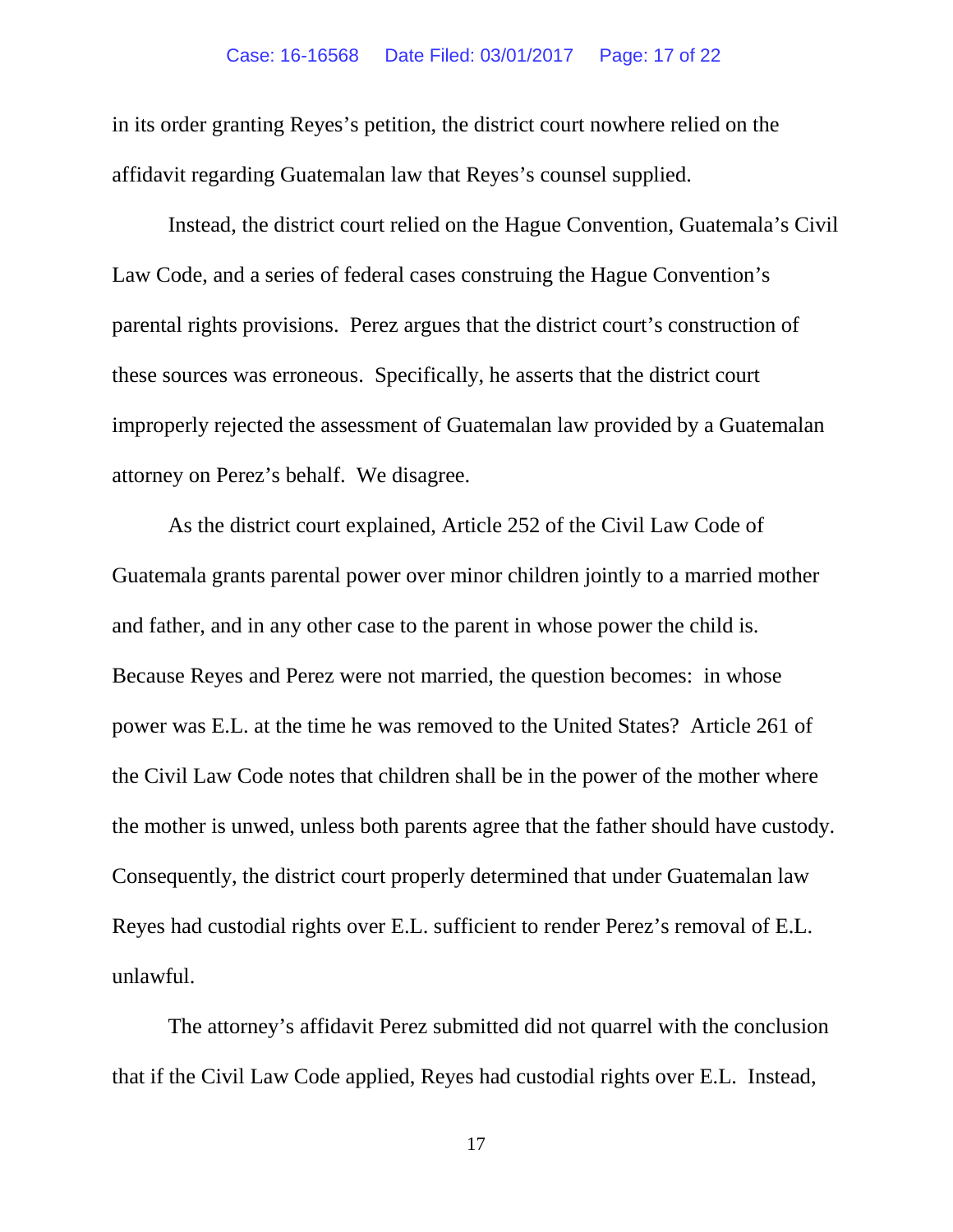the affidavit asserted that the Civil Law Code did not apply to E.L. because E.L. was not "registered" in Guatemala. The problem with the affidavit is that it provided no primary source Guatemalan law—either in the form of statutes or case law—to support the proposition that the Civil Law Code does not apply to unregistered children. While the affidavit repeatedly cited (and provided translated text of) law indicating that Guatemalan parents must register their children within 60 days of birth, none of the law cited in the affidavit makes application of the Civil Law Code contingent on registration. Indeed, the law Perez provided (which the affidavit labeled Registration At The Vital Records, Articles 67-73) explicitly identified the consequences of failing to register: "The lack of registration before the Office of Vital Records prevents the individual from obtaining a Personal [] Identification Card and the issuance of any certification by [Guatemala's registration agency]." Aff. of Frank Rigoberto de León Ortiz (Doc. 43-1).<sup>[7](#page-17-0)</sup> This language affords us no basis to reject application of the Civil Law Code.

Perez protests that construing Guatemalan law in the way Reyes suggests would permit single Guatemalan mothers to abduct their children and bring them to Guatemala, whose courts would automatically grant them custody. But the Hague Convention prevents Perez's slippery slope from manifesting. Where a child is removed from his habitual residence and taken to Guatemala, the Hague

<span id="page-17-0"></span> $\frac{7}{7}$  Citations to "Doc." refer to docket entries in the district court record in this case.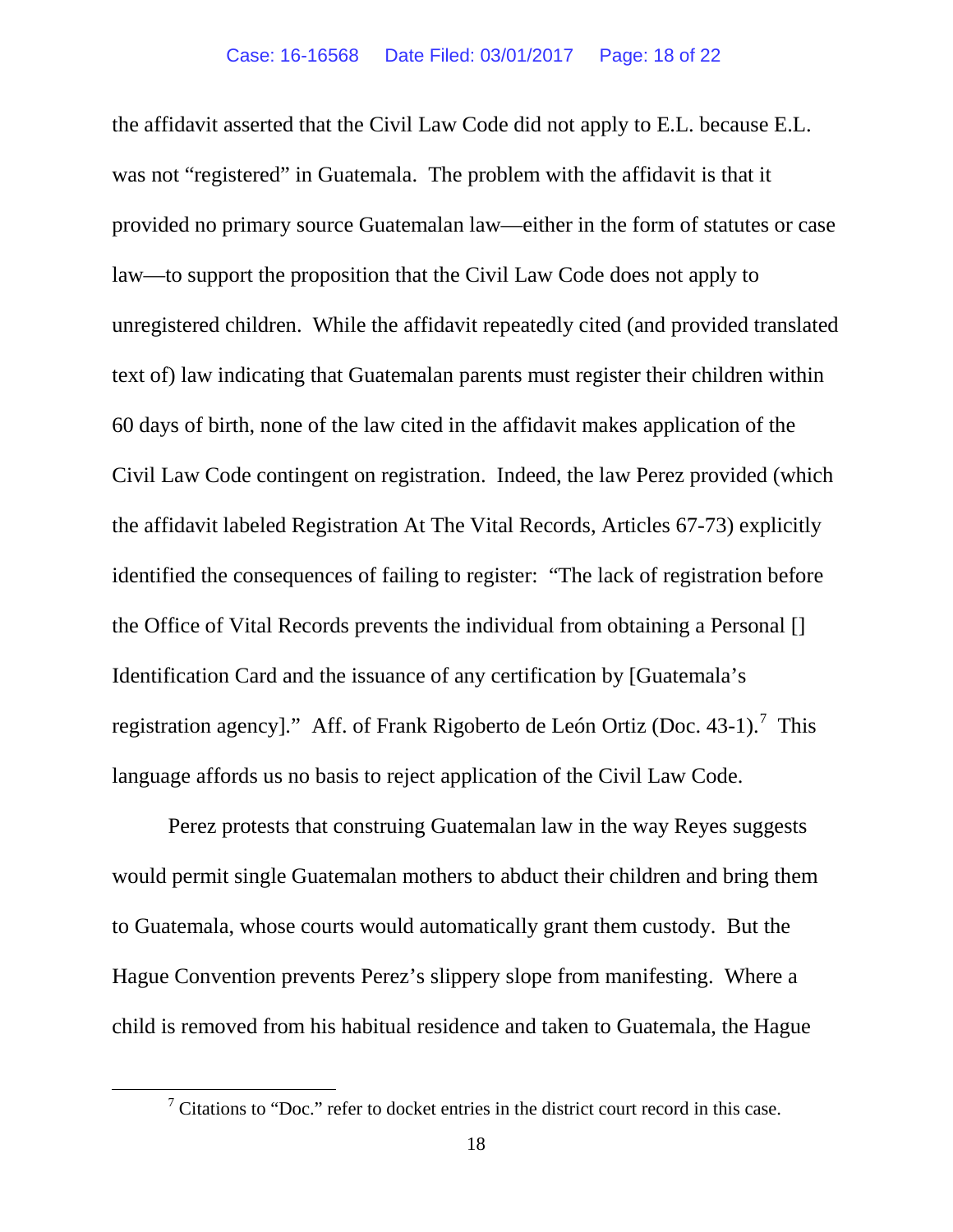Convention mandates that the child be returned to his habitual residence for a custody determination. Where a child has no previous habitual residence and the mother removes the child to Guatemala—as happened here—a Guatemalan court is only empowered by the Hague Convention to determine each parent's custodial rights if the child has become habitually resident in Guatemala. If the child has become habitually resident in Guatemala, then Guatemala is the Hague Convention's preferred forum. If the child has no habitual residence in any location, then there is no alternative forum that necessarily would be preferable to Guatemala, and Perez's complaint is simply that he finds Guatemalan law unfavorable. In short, Perez's assertions are unfounded. In this case, Guatemala is empowered to make the custody determination—and Perez's removal of E.L. was unlawful—because E.L. was habitually resident in Guatemala at the point when he was removed.<sup>[8](#page-18-0)</sup>

We therefore uphold the district court's determination that Reyes had custodial rights over E.L. in Guatemala.

### **C. The district court did not violate Perez's due process rights.**

<span id="page-18-0"></span><sup>&</sup>lt;sup>8</sup> Perez also argues that the district court improperly made a final determination that Reyes should have custody of E.L. The district court did no such thing, instead properly recognizing that once E.L. was returned to Guatemala, "the parties will be able to pursue legal custody proceedings in accordance with the laws of Guatemala." Order at 23. The district court found only that Reyes had some custodial rights under Guatemalan law such that Perez's removal of E.L. was unlawful under the Hague Convention.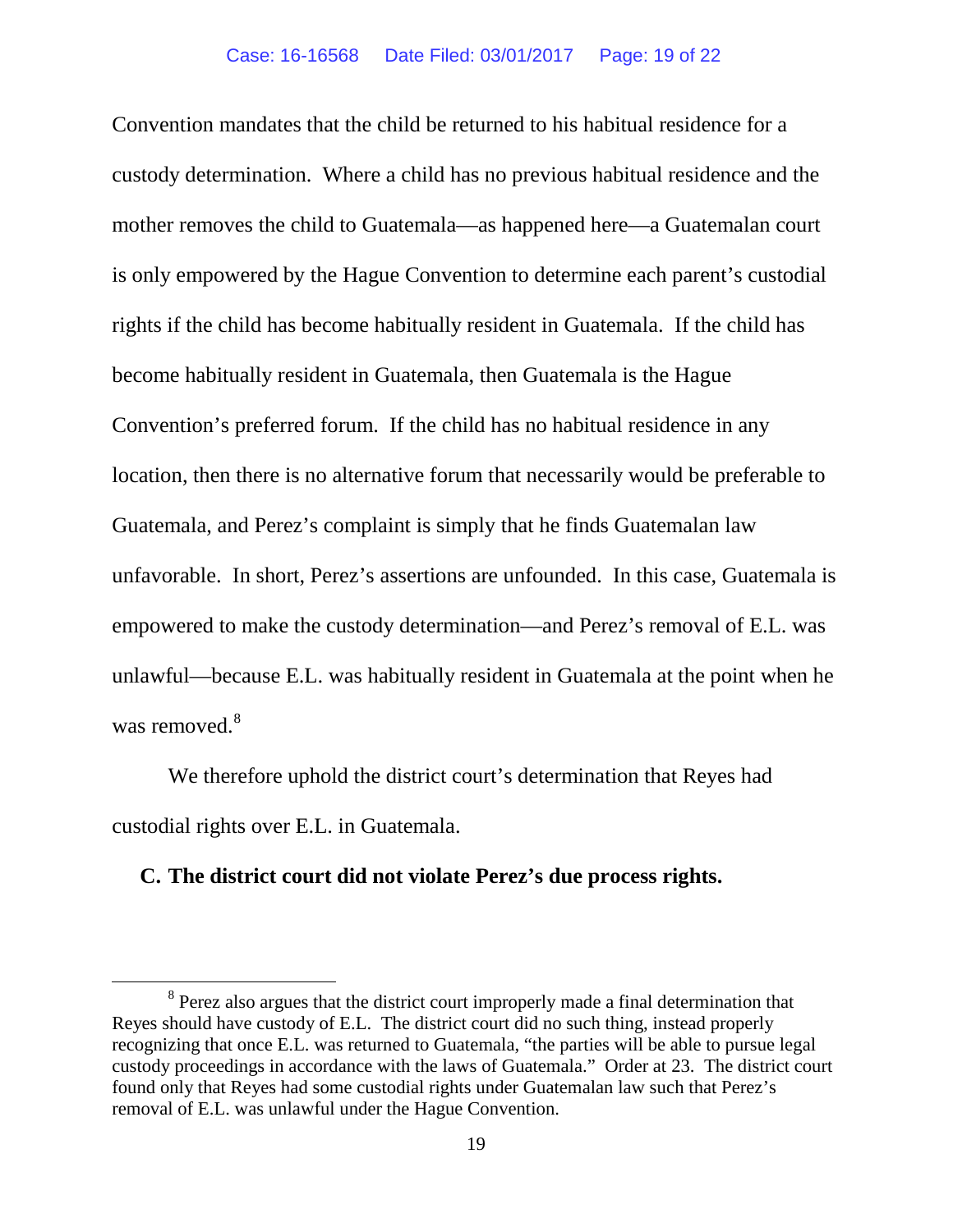Finally, Perez argues that the district court violated his due process rights by giving him only seven days to prepare for an evidentiary hearing. This argument is meritless. "The court's inquiry is limited to the merits of the abduction claim and not the merits of the underlying custody battle." *Ruiz*, 392 F.3d at 1250*.* "The [C]onvention is intended as a rapid remedy for the left-behind parent to return to the status quo before the wrongful removal or retention." *Id*. (internal quotation marks omitted). Consequently, "Article 11 of the Convention provides [t]he judicial . . . authorities of Contracting States shall act *expeditiously* in proceedings for the return of children." *West v. Dobrev*, 735 F.3d 921, 929 (10th Cir. 2013) (alterations in original) (internal quotation marks omitted). To facilitate the goal of expediency, "a district court has a substantial degree of discretion in determining the procedures necessary to resolve a petition filed pursuant to the Convention and ICARA." *Id*. "Specifically, neither the Convention nor ICARA, nor . . . the Due Process Clause of the Fifth Amendment[] requires that discovery be allowed or that an evidentiary hearing be conducted as a matter of right in cases arising under the Convention." *Id.* (internal quotation marks omitted); *see also March v. Levine*, 249 F.3d 462, 474 (6th Cir. 2001) (noting that the Hague Convention "requires not only expeditious action by courts under article 11 . . . but use of the most expeditious procedures available" (internal quotation marks omitted)).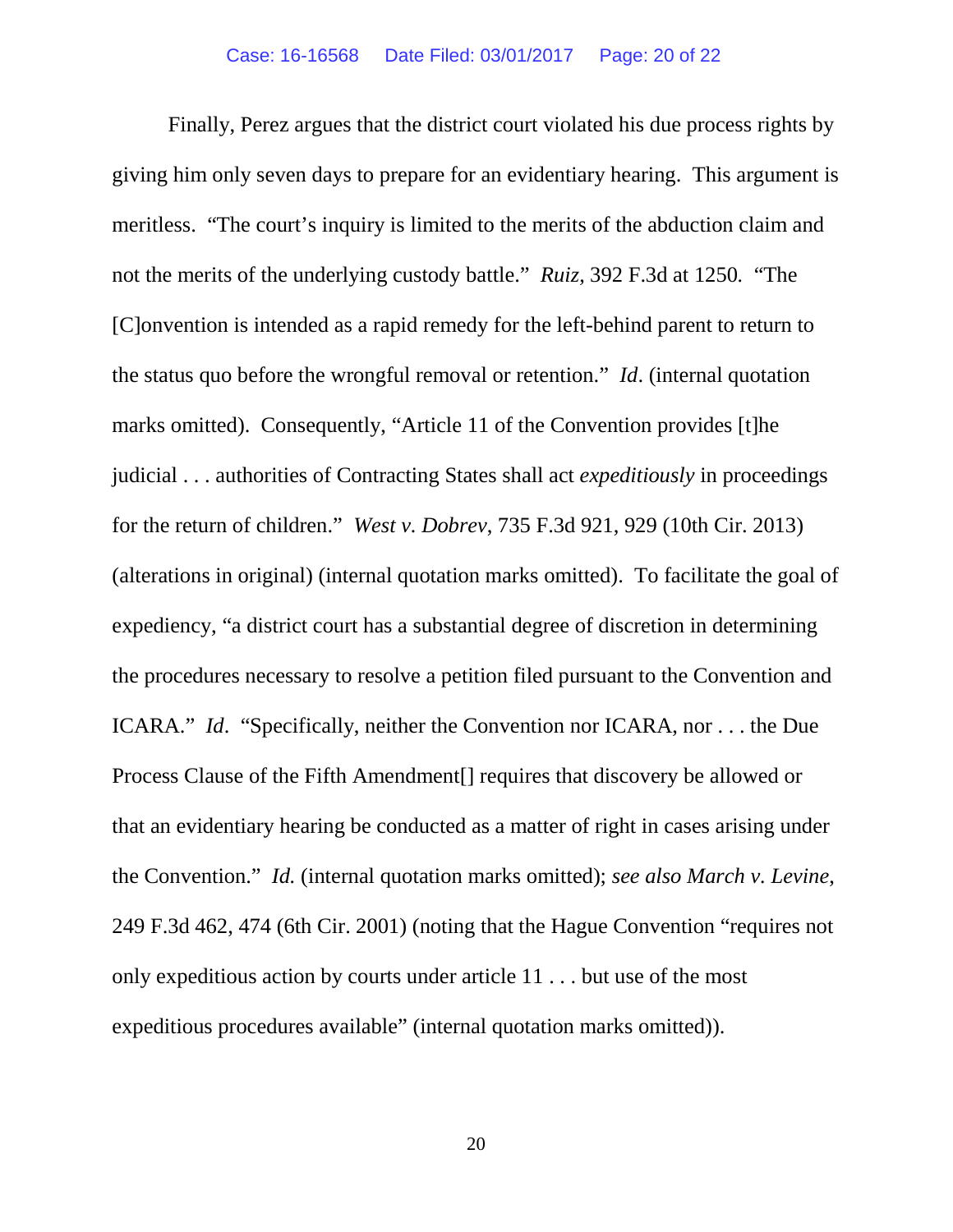Although this court has not yet assessed the interaction between the Hague Convention's demand for expediency and due process rights, we are persuaded by the Tenth Circuit's approach in *West*. There, the district court possessed the petition, the respondent's answer to the petition, and the affidavit of a psychologist (provided by the respondent) who had interviewed the children at issue and noted possible child abuse on part of the petitioner. *West*, 735 F.3d at 926-27. The psychologist refused to testify at a hearing, so the respondent asked the court to appoint a psychologist to interview the children. *Id.* at 927-28. The court declined to do so, found that no evidentiary hearing was necessary, and ordered the respondent to return the children to the petitioner. *Id.* at 928-29.

On appeal, the Tenth Circuit held that the respondent's due process rights had not been violated. In doing so, the court noted that the respondent was not entitled to "what appears . . . under the totality of the facts presented [to be] a 'fishing expedition.'" *Id*. at 932. "To condone Respondent's efforts would sabotage the underlying premise of the Convention, *i.e.,* that wrongfully removed or retained children be promptly returned to their country of habitual residence, . . . so that a court there may resolve custody-related questions in the best interests of the children." *Id*. Ultimately, the court reasoned that the respondent "received a meaningful opportunity to be heard," which is "all due process requires in the context of a Hague Convention petition." *Id*.